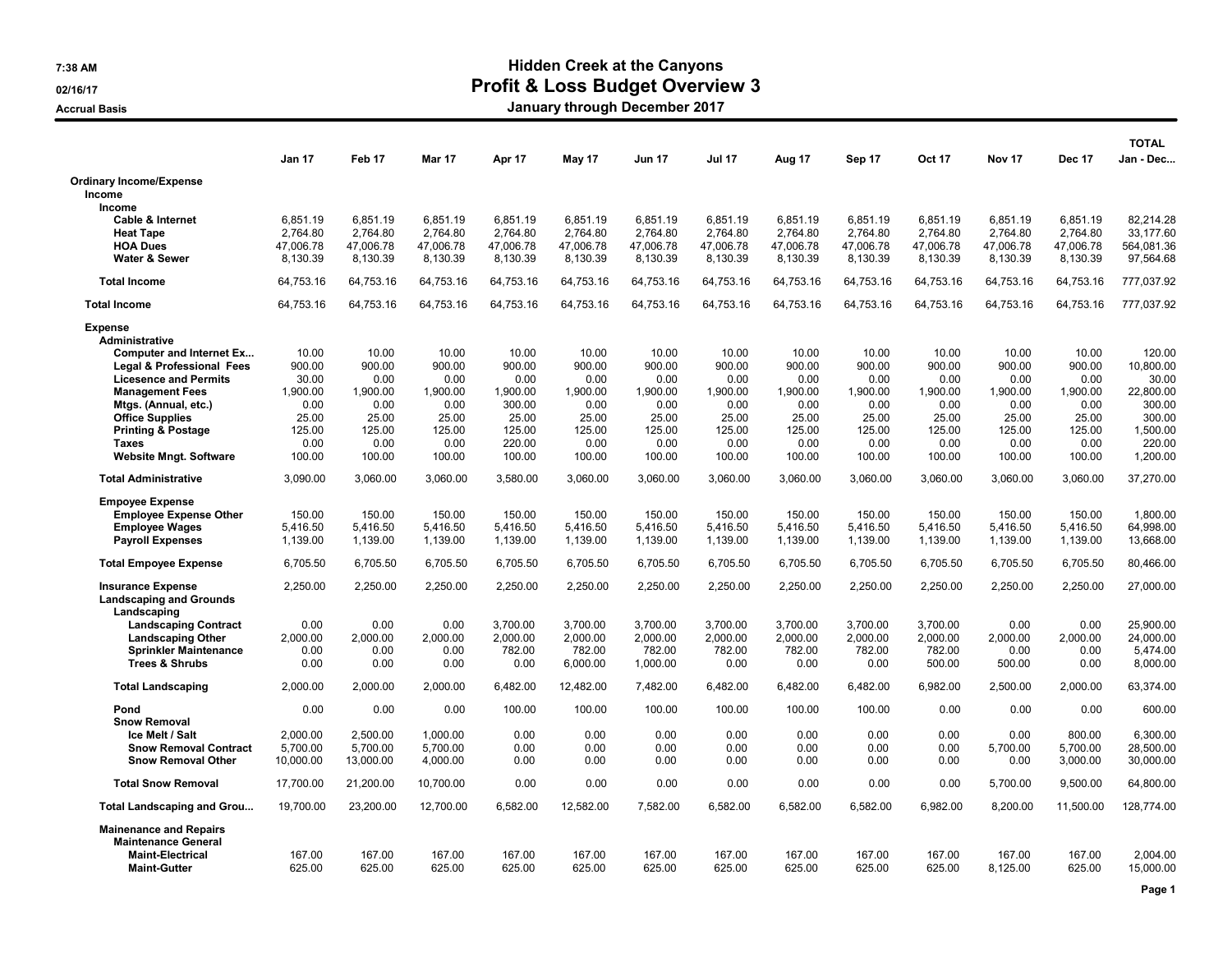## 7:38 AM Hidden Creek at the Canyons 02/16/17 **Profit & Loss Budget Overview 3**

Accrual Basis **Accrual Basis Accrual Basis January through December 2017** 

|                                                                                                                                                         | Jan 17                                                                       | Feb 17                                                                   | <b>Mar 17</b>                                                            | Apr 17                                                                   | May 17                                                                   | <b>Jun 17</b>                                                            | <b>Jul 17</b>                                                            | Aug 17                                                                   | Sep 17                                                                   | <b>Oct 17</b>                                                            | <b>Nov 17</b>                                                            | <b>Dec 17</b>                                                            | <b>TOTAL</b><br>Jan - Dec                                                            |
|---------------------------------------------------------------------------------------------------------------------------------------------------------|------------------------------------------------------------------------------|--------------------------------------------------------------------------|--------------------------------------------------------------------------|--------------------------------------------------------------------------|--------------------------------------------------------------------------|--------------------------------------------------------------------------|--------------------------------------------------------------------------|--------------------------------------------------------------------------|--------------------------------------------------------------------------|--------------------------------------------------------------------------|--------------------------------------------------------------------------|--------------------------------------------------------------------------|--------------------------------------------------------------------------------------|
| <b>Maint-Heat Tape</b><br><b>Maint-Other</b><br><b>Maint-Painting</b><br><b>Maint-Plumbing</b><br><b>Maint-Siding</b>                                   | 500.00<br>100.00<br>125.00<br>420.00<br>583.00                               | 500.00<br>100.00<br>125.00<br>420.00<br>583.00                           | 500.00<br>100.00<br>125.00<br>420.00<br>583.00                           | 500.00<br>100.00<br>125.00<br>420.00<br>583.00                           | 500.00<br>100.00<br>125.00<br>420.00<br>583.00                           | 500.00<br>100.00<br>125.00<br>420.00<br>583.00                           | 500.00<br>100.00<br>125.00<br>420.00<br>583.00                           | 500.00<br>100.00<br>125.00<br>420.00<br>583.00                           | 500.00<br>100.00<br>125.00<br>420.00<br>583.00                           | 500.00<br>100.00<br>125.00<br>420.00<br>583.00                           | 500.00<br>100.00<br>125.00<br>420.00<br>583.00                           | 500.00<br>100.00<br>125.00<br>420.00<br>583.00                           | 6.000.00<br>1,200.00<br>1,500.00<br>5,040.00<br>6,996.00                             |
| <b>Total Maintenance General</b>                                                                                                                        | 2,520.00                                                                     | 2,520.00                                                                 | 2,520.00                                                                 | 2,520.00                                                                 | 2,520.00                                                                 | 2,520.00                                                                 | 2,520.00                                                                 | 2,520.00                                                                 | 2,520.00                                                                 | 2,520.00                                                                 | 10,020.00                                                                | 2,520.00                                                                 | 37,740.00                                                                            |
| Pool & Clubhouse<br>Pool & Clubhouse Sup<br>Pool CPO & Monitor<br><b>Pool Maintenance</b>                                                               | 100.00<br>0.00<br>750.00                                                     | 100.00<br>0.00<br>750.00                                                 | 100.00<br>0.00<br>750.00                                                 | 100.00<br>0.00<br>750.00                                                 | 100.00<br>0.00<br>750.00                                                 | 100.00<br>3,250.00<br>750.00                                             | 100.00<br>3,250.00<br>750.00                                             | 100.00<br>3,250.00<br>750.00                                             | 100.00<br>3,250.00<br>750.00                                             | 100.00<br>0.00<br>750.00                                                 | 100.00<br>0.00<br>750.00                                                 | 100.00<br>0.00<br>750.00                                                 | 1,200.00<br>13,000.00<br>9,000.00                                                    |
| <b>Total Pool &amp; Clubhouse</b>                                                                                                                       | 850.00                                                                       | 850.00                                                                   | 850.00                                                                   | 850.00                                                                   | 850.00                                                                   | 4,100.00                                                                 | 4,100.00                                                                 | 4,100.00                                                                 | 4,100.00                                                                 | 850.00                                                                   | 850.00                                                                   | 850.00                                                                   | 23,200.00                                                                            |
| <b>Tools and Equipment</b><br><b>Equipment (Power)</b><br>Gasoline<br><b>Tools</b><br><b>Utility Cart (Mule) Maint</b>                                  | 200.00<br>100.00<br>25.00<br>30.00                                           | 200.00<br>100.00<br>25.00<br>30.00                                       | 200.00<br>100.00<br>25.00<br>30.00                                       | 200.00<br>100.00<br>25.00<br>30.00                                       | 200.00<br>100.00<br>25.00<br>30.00                                       | 200.00<br>100.00<br>25.00<br>30.00                                       | 200.00<br>100.00<br>25.00<br>30.00                                       | 200.00<br>100.00<br>25.00<br>30.00                                       | 200.00<br>100.00<br>25.00<br>30.00                                       | 200.00<br>100.00<br>25.00<br>30.00                                       | 200.00<br>100.00<br>25.00<br>30.00                                       | 200.00<br>100.00<br>25.00<br>30.00                                       | 2.400.00<br>1,200.00<br>300.00<br>360.00                                             |
| <b>Total Tools and Equipment</b>                                                                                                                        | 355.00                                                                       | 355.00                                                                   | 355.00                                                                   | 355.00                                                                   | 355.00                                                                   | 355.00                                                                   | 355.00                                                                   | 355.00                                                                   | 355.00                                                                   | 355.00                                                                   | 355.00                                                                   | 355.00                                                                   | 4,260.00                                                                             |
| <b>Total Mainenance and Repairs</b>                                                                                                                     | 3,725.00                                                                     | 3,725.00                                                                 | 3,725.00                                                                 | 3,725.00                                                                 | 3,725.00                                                                 | 6,975.00                                                                 | 6,975.00                                                                 | 6,975.00                                                                 | 6,975.00                                                                 | 3,725.00                                                                 | 11,225.00                                                                | 3,725.00                                                                 | 65,200.00                                                                            |
| <b>Utilities</b><br><b>Cable TV/Internet fee</b><br>Gas<br><b>Heat Tape</b><br>Power<br><b>Republic/Summit Cnty Tr</b><br><b>Sewer</b><br>Water         | 6,166.00<br>500.00<br>2,765.00<br>500.00<br>2,988.00<br>4,416.00<br>4,500.00 | 6,166.00<br>500.00<br>2,765.00<br>500.00<br>0.00<br>4,416.00<br>4,500.00 | 6,166.00<br>500.00<br>2,765.00<br>500.00<br>0.00<br>4,416.00<br>4,500.00 | 6,166.00<br>500.00<br>2,765.00<br>500.00<br>0.00<br>4,416.00<br>4,500.00 | 6,166.00<br>500.00<br>2,765.00<br>500.00<br>0.00<br>4,416.00<br>8,000.00 | 6,166.00<br>500.00<br>2,765.00<br>500.00<br>0.00<br>4,416.00<br>8,000.00 | 6,166.00<br>500.00<br>2,765.00<br>500.00<br>0.00<br>4.416.00<br>8,000.00 | 6,166.00<br>500.00<br>2,765.00<br>500.00<br>0.00<br>4,416.00<br>8,000.00 | 6,166.00<br>500.00<br>2,765.00<br>500.00<br>0.00<br>4,416.00<br>8,000.00 | 6,166.00<br>500.00<br>2,765.00<br>500.00<br>0.00<br>4,416.00<br>8,000.00 | 6,166.00<br>500.00<br>2,765.00<br>500.00<br>0.00<br>4,416.00<br>8,000.00 | 6,166.00<br>500.00<br>2,765.00<br>500.00<br>0.00<br>4,416.00<br>8,000.00 | 73,992.00<br>6,000.00<br>33,180.00<br>6,000.00<br>2,988.00<br>52,992.00<br>82,000.00 |
| <b>Total Utilities</b>                                                                                                                                  | 21,835.00                                                                    | 18,847.00                                                                | 18,847.00                                                                | 18,847.00                                                                | 22,347.00                                                                | 22,347.00                                                                | 22,347.00                                                                | 22,347.00                                                                | 22,347.00                                                                | 22,347.00                                                                | 22,347.00                                                                | 22,347.00                                                                | 257,152.00                                                                           |
| <b>Total Expense</b>                                                                                                                                    | 57,305.50                                                                    | 57,787.50                                                                | 47,287.50                                                                | 41.689.50                                                                | 50,669.50                                                                | 48,919.50                                                                | 47,919.50                                                                | 47,919.50                                                                | 47.919.50                                                                | 45,069.50                                                                | 53,787.50                                                                | 49,587.50                                                                | 595.862.00                                                                           |
| <b>Net Ordinary Income</b>                                                                                                                              | 7.447.66                                                                     | 6,965.66                                                                 | 17,465.66                                                                | 23,063.66                                                                | 14,083.66                                                                | 15,833.66                                                                | 16,833.66                                                                | 16,833.66                                                                | 16,833.66                                                                | 19,683.66                                                                | 10,965.66                                                                | 15,165.66                                                                | 181,175.92                                                                           |
| <b>Other Income/Expense</b><br><b>Other Expense</b><br><b>Reserve Contribution</b><br><b>Reserve Expendatures</b>                                       | 4.700.00                                                                     | 4,700.00                                                                 | 4,700.00                                                                 | 4,700.00                                                                 | 4,700.00                                                                 | 4,700.00                                                                 | 4,700.00                                                                 | 4,700.00                                                                 | 4,700.00                                                                 | 4,700.00                                                                 | 4,700.00                                                                 | 4,700.00                                                                 | 56,400.00                                                                            |
| <b>Building Exteriors Reserv</b><br>Decks & Stairs Reserve E<br><b>Dumpster Corrals</b><br><b>Electrical Reserve Exp</b><br><b>Grounds Reserve Exp</b>  | 1.00<br>1.00<br>1.00<br>1.00<br>1.00                                         | 0.00<br>0.00<br>0.00<br>0.00<br>0.00                                     | 0.00<br>0.00<br>0.00<br>0.00<br>0.00                                     | 0.00<br>0.00<br>0.00<br>0.00<br>0.00                                     | 0.00<br>0.00<br>0.00<br>0.00<br>0.00                                     | 0.00<br>0.00<br>0.00<br>0.00<br>0.00                                     | 0.00<br>0.00<br>0.00<br>0.00<br>0.00                                     | 0.00<br>0.00<br>0.00<br>0.00<br>0.00                                     | 0.00<br>0.00<br>0.00<br>0.00<br>0.00                                     | 0.00<br>0.00<br>0.00<br>0.00<br>0.00                                     | 0.00<br>0.00<br>0.00<br>0.00<br>0.00                                     | 0.00<br>0.00<br>0.00<br>0.00<br>0.00                                     | 1.00<br>1.00<br>1.00<br>1.00<br>1.00                                                 |
| <b>Heat Tape Reserve Exp</b><br><b>Landscaping Reserve Exp</b><br>Pool & Clubhouse Reserv<br><b>Retaining Wall-Reserve E</b><br>Roads, Curb/Gutter Rers | 1.00<br>1.00<br>1.00<br>1.00<br>1.00                                         | 0.00<br>0.00<br>0.00<br>0.00<br>0.00                                     | 0.00<br>0.00<br>0.00<br>0.00<br>0.00                                     | 0.00<br>0.00<br>0.00<br>0.00<br>0.00                                     | 0.00<br>0.00<br>0.00<br>0.00<br>0.00                                     | 0.00<br>0.00<br>0.00<br>0.00<br>0.00                                     | 0.00<br>0.00<br>0.00<br>0.00<br>0.00                                     | 0.00<br>0.00<br>0.00<br>0.00<br>0.00                                     | 0.00<br>0.00<br>0.00<br>0.00<br>0.00                                     | 0.00<br>0.00<br>0.00<br>0.00<br>0.00                                     | 0.00<br>0.00<br>0.00<br>0.00<br>0.00                                     | 0.00<br>0.00<br>0.00<br>0.00<br>0.00                                     | 1.00<br>1.00<br>1.00<br>1.00<br>1.00                                                 |
| Roof Replacement-Reser<br>Water & Sewer Reserve E                                                                                                       | 1.00<br>1.00                                                                 | 0.00<br>0.00                                                             | 0.00<br>0.00                                                             | 0.00<br>0.00                                                             | 0.00<br>0.00                                                             | 0.00<br>0.00                                                             | 0.00<br>0.00                                                             | 0.00<br>0.00                                                             | 0.00<br>0.00                                                             | 0.00<br>0.00                                                             | 0.00<br>0.00                                                             | 0.00<br>0.00                                                             | 1.00<br>1.00                                                                         |